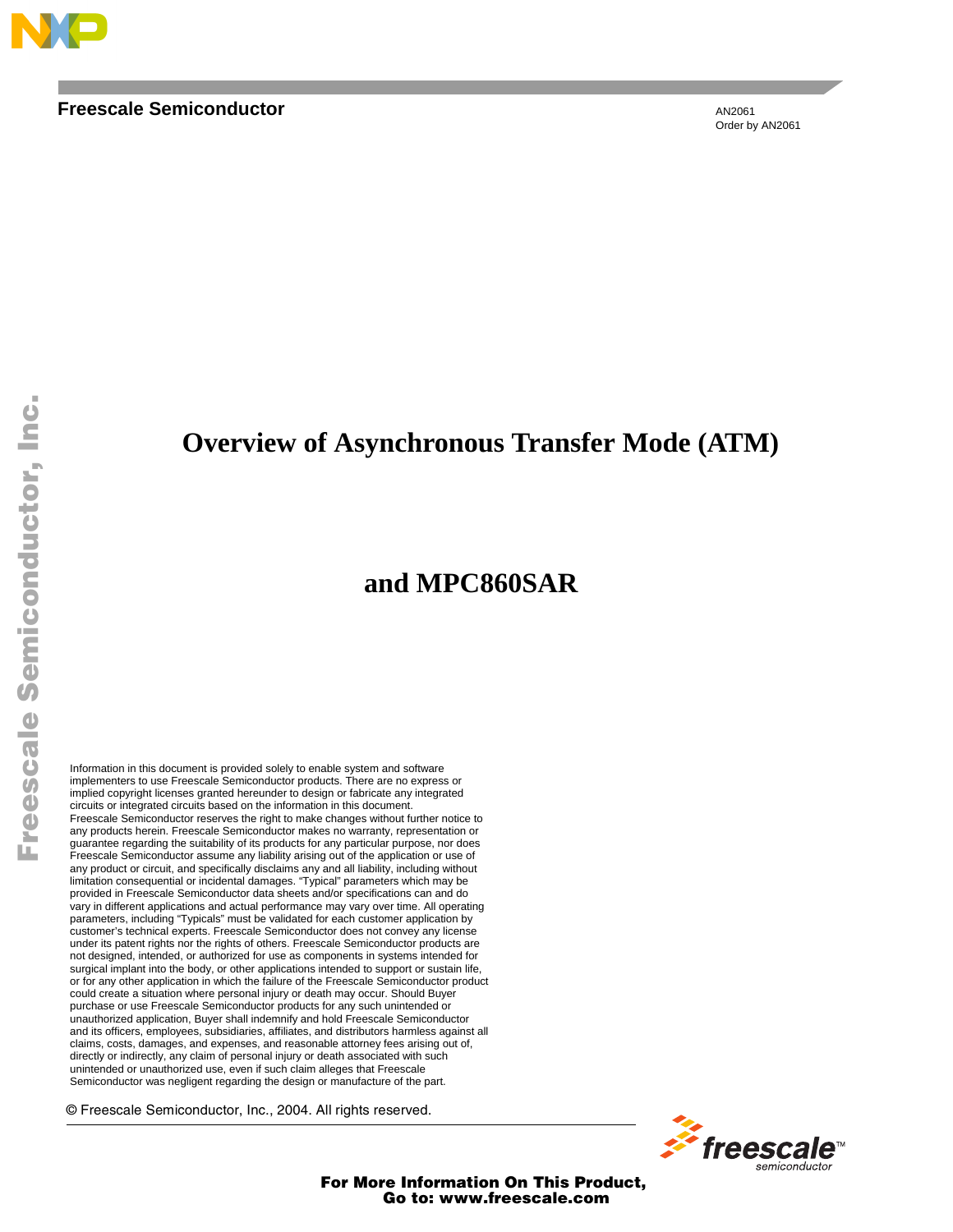

2

## **What is ATM?**

## **o Protocol that applies primarily to layer 2 of the OSI protocol stack:**



#### **BOLD** Text = Functionality performed by 860SAR

**Common Part Convergence Sublayer (CPCS)**

(SSCS) Service Specific Convergence Sublayer

Figure 1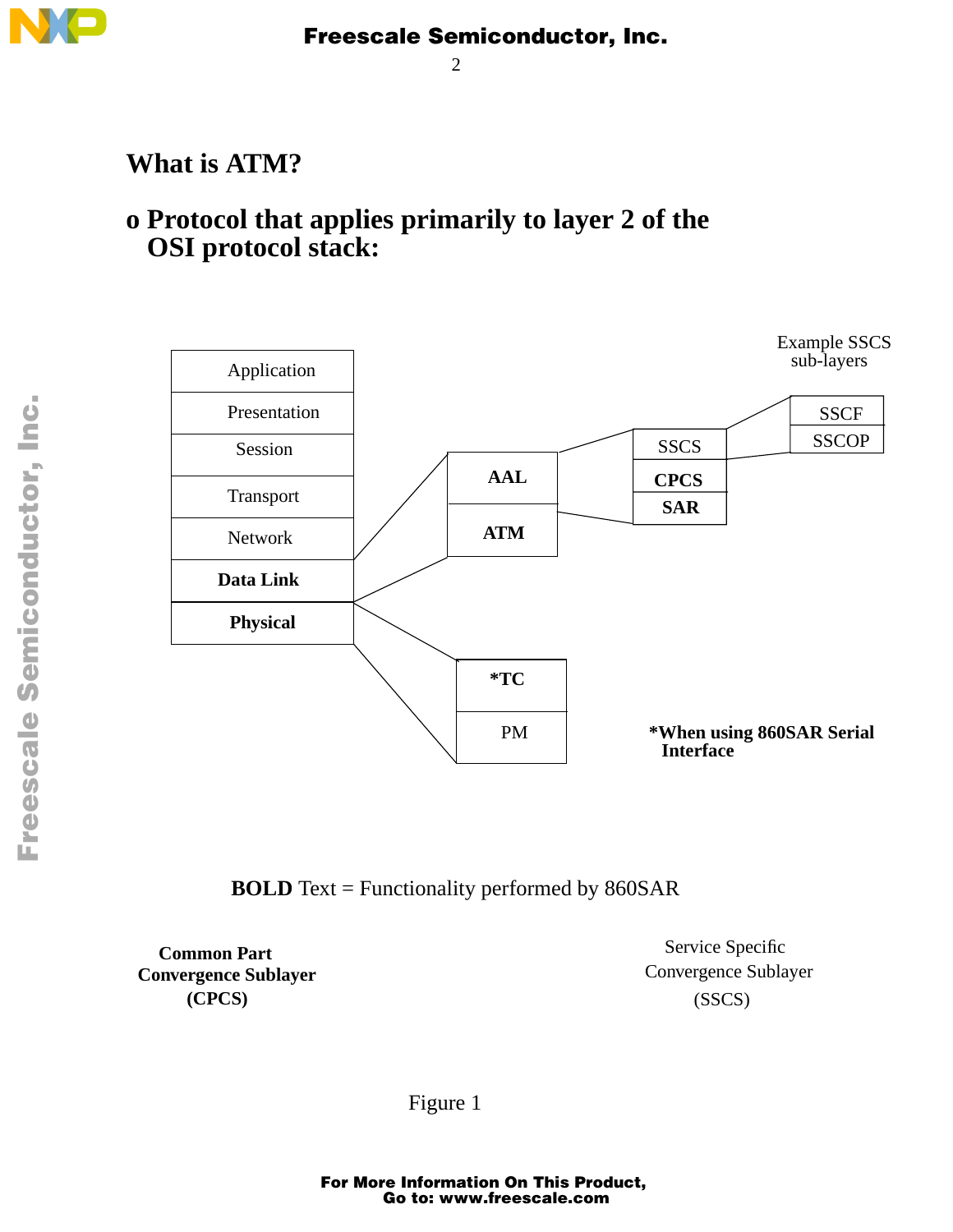

3

## **Why was ATM developed?**

o ATM was developed to better utilize the bandwidth in circuit switched networks (Synchronous Transfer Mode).



- o With ATM, data is only sent when needed and unused bandwidth can be used by other applications (a.k.a. statistical multiplexing).
- o The fact that transmssion is not tied to a particular time slot is what makes this technology "Asynchronous."

## **Standards body:**

ITU-T - International Telecommunications Union - Telecommunications

ANSI - American National Standards Institute

## **Industry Forums:**

ATM Forum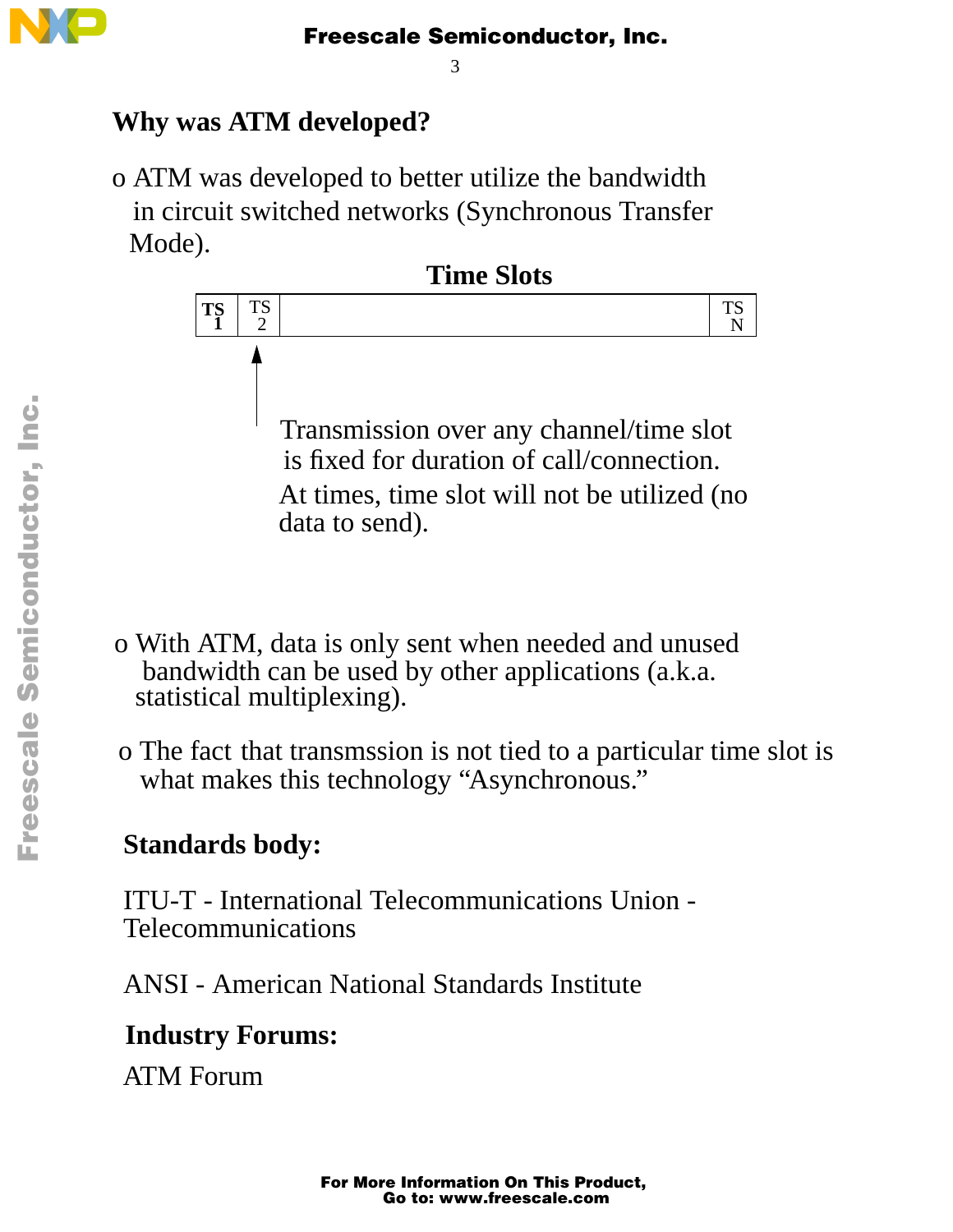

4

#### o **A few things you probably already know**:

- ATM traffic is conveyed in 53 byte packets/cells.

 5 bytes = Header (e.g. address information)  $48 \text{ bytes} = \text{Payload}$  (i.e. the data you are sending)

- ATM allows for traffic with different characteristics:

Data, Voice, Video.

Header - 5 bytes

| <b>GFC</b> | 4 - bits   8 - bits   16 - bits   3 - bits   1 - bit   8 - bits | $VPI$   $VCI$   $PTI$   $CLP$   $HEC$ |  |  |  | Payload - 48 bytes |
|------------|-----------------------------------------------------------------|---------------------------------------|--|--|--|--------------------|
|------------|-----------------------------------------------------------------|---------------------------------------|--|--|--|--------------------|

Generic Flow Control - Intended to support multiplexing. However, its use is not standardized. It is eliminated in switch-to-switch links and is used instead to extend the number of VPIs supported.

Virtual Path Identifier - identifies the path that cell will take.

Virtual Channel Identifier - identifies the channel within the path that cell will take.

Payload Type Identifier - identifies payload type (e.g. data, traffic control). Note, when carrying data, a 1 in the least significant bit indicates the last cell (in a sequence of cells).

Cell Loss Priority - when set to 1, indicates that this cell can be discarded if congestion exists.

Header Error Control - this is a checksum over the cell header.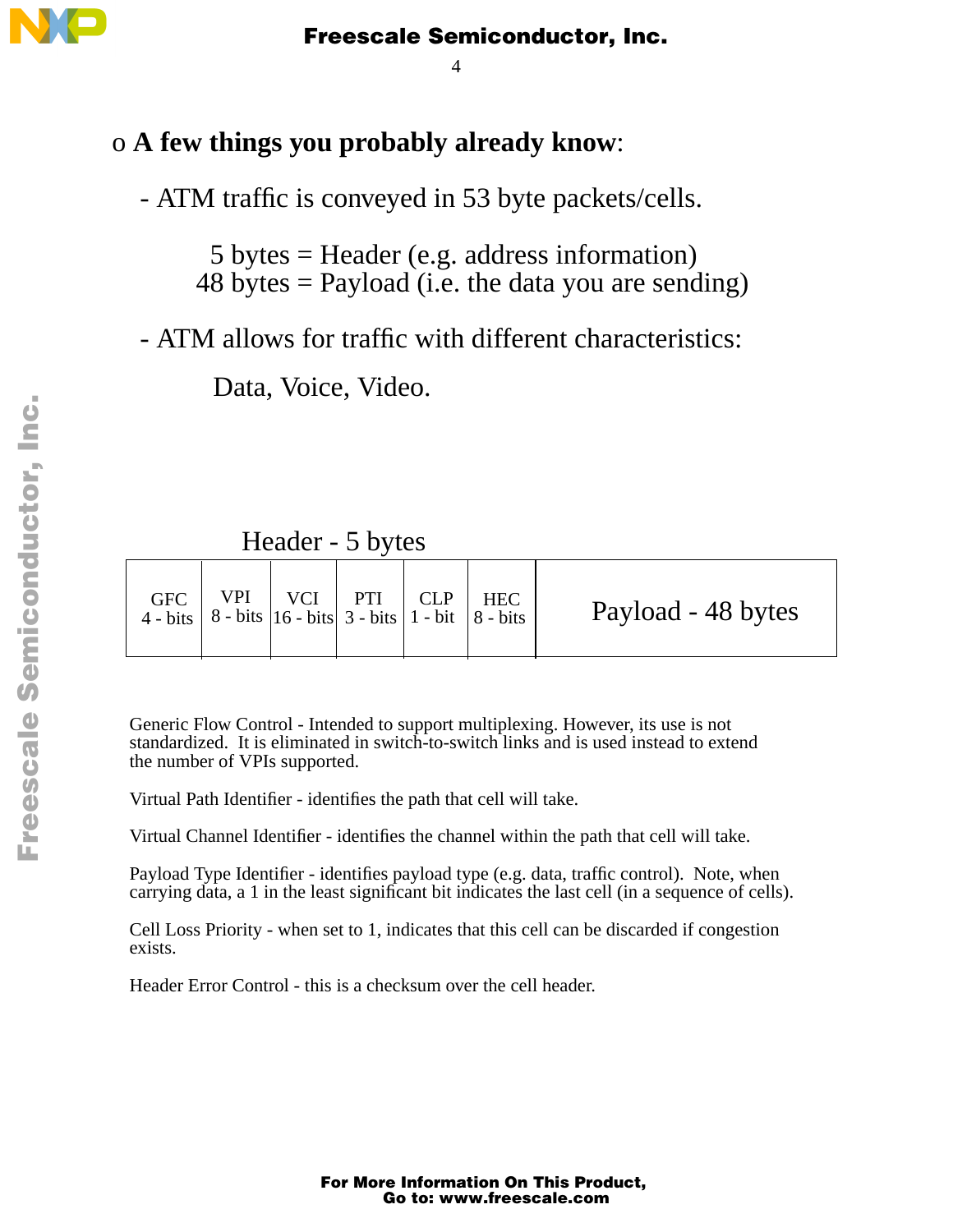

5

ATM is a connection oriented protocol. This means that a connection must be established before a user can transmit anything. A connection is identified by its VPI/VCI. The connection can either be a Permanent Virtual Connection or a Switched Virtual Connection.

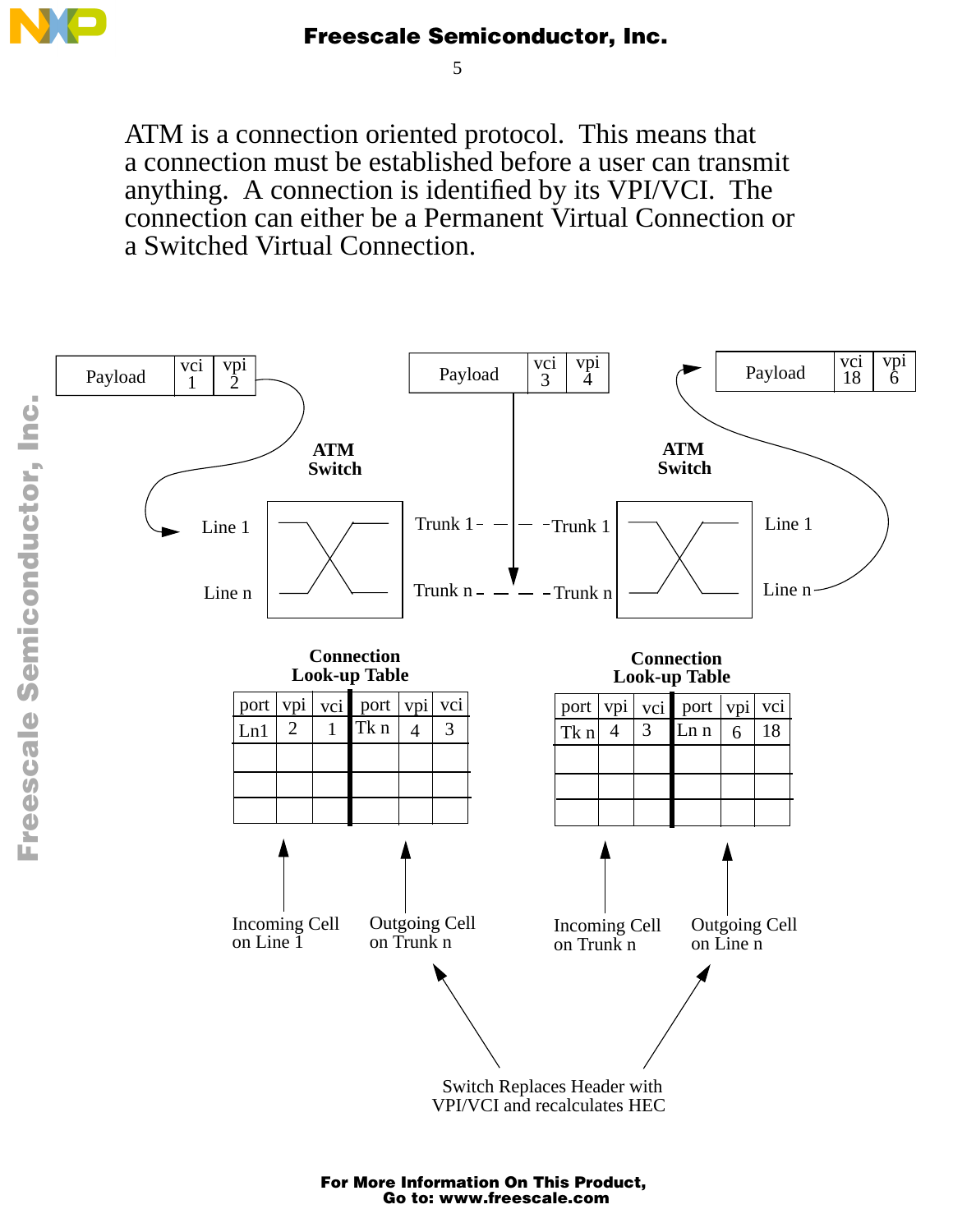

6

o How is traffic routed? Traffic is routed, multiplexed and demultiplexed based on the Virtual Path Identifier and Virtual Channel Identifier found in the header.



Possible number of entries in lookup table: 4096 x 65536

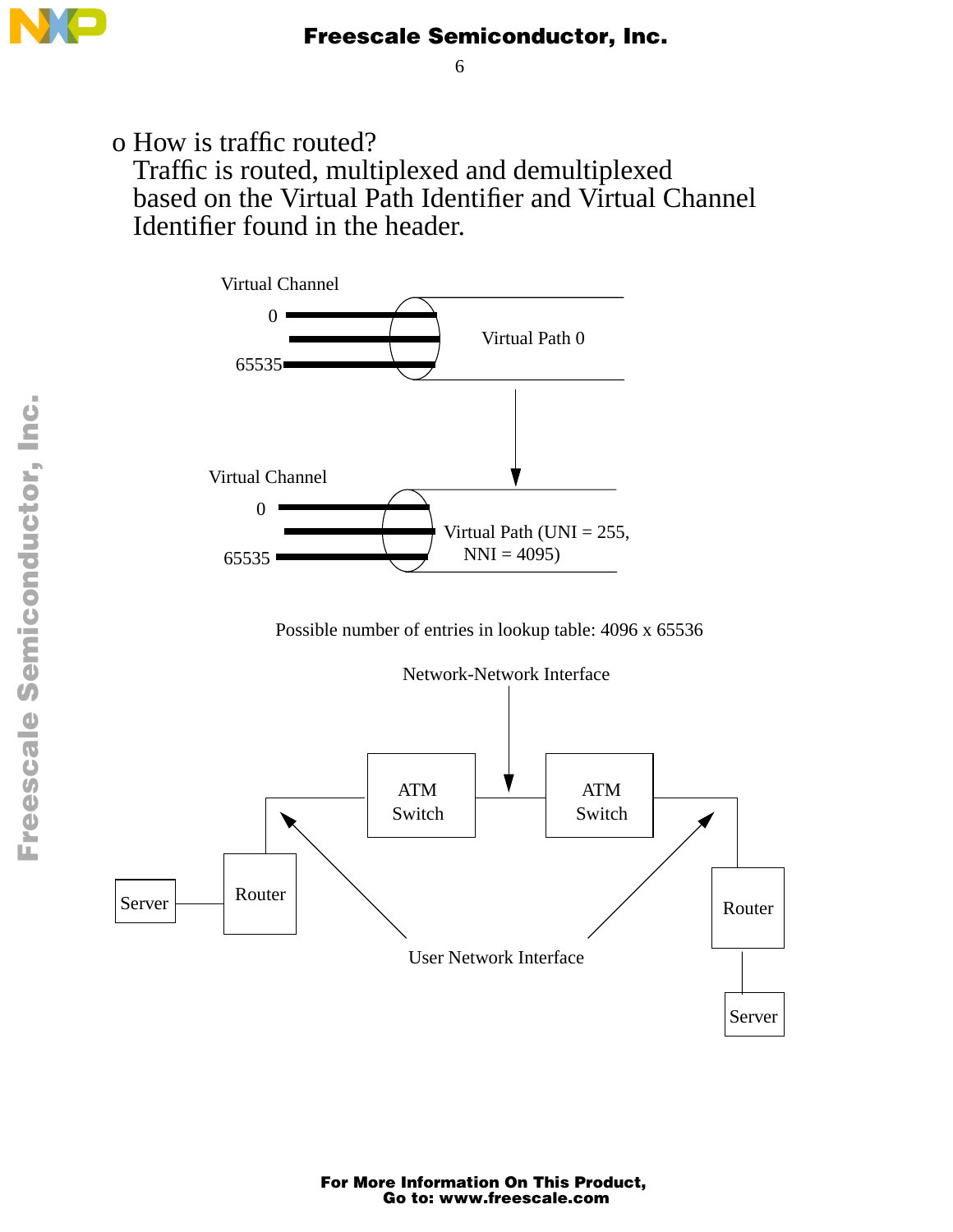

7

## **What does the ATM Adaptation Layer (AAL) do?**

The ATM Adaptation Layer is responsible for breaking up data into packets (i.e. segmentation) and putting data back together from packets (i.e. reassembly). AAL is further divided into a Convergence Sublayer (CS) and a Segmentation And Reassembly (SAR) sublayers. Depending on the AAL implemented, overhead is added to the data in the form of CS control information (CS Protocol Data Unit).

There are different flavors of AALs that support different traffic requirements:

AAL1 - supports constant bit rate (CBR) traffic, such as real time video, DS1/DS3 circuit emulation.

AAL2 - you may see references to this in older documents as a protocol in the works to support Variable Bit Rate (VBR) traffic (packetized audio/video). It was never standardized for VBR, it now targets voice-trunking.

AAL3/4 - supports VBR traffic such as Frame Relay, X.25., SMDS. Uses 4 bytes of the 48 byte payload for overhead info. Being replaced by AAL5.

AAL5 - "leaner" version of AAL3/4 (removes some error recovery and retransmission capabilities). Supports Frame Relay, X.25, IP (LAN Traffic).

AAL0 - this, in essence, nullifies the AAL. The data to be transmitted "fits" in a cell (i.e. it is 48 bytes). So, the AAL layer does not have to break it up to transmit. For example, AAL0 can be used to convey Operations, Administration, and Maintenance (OAM) information.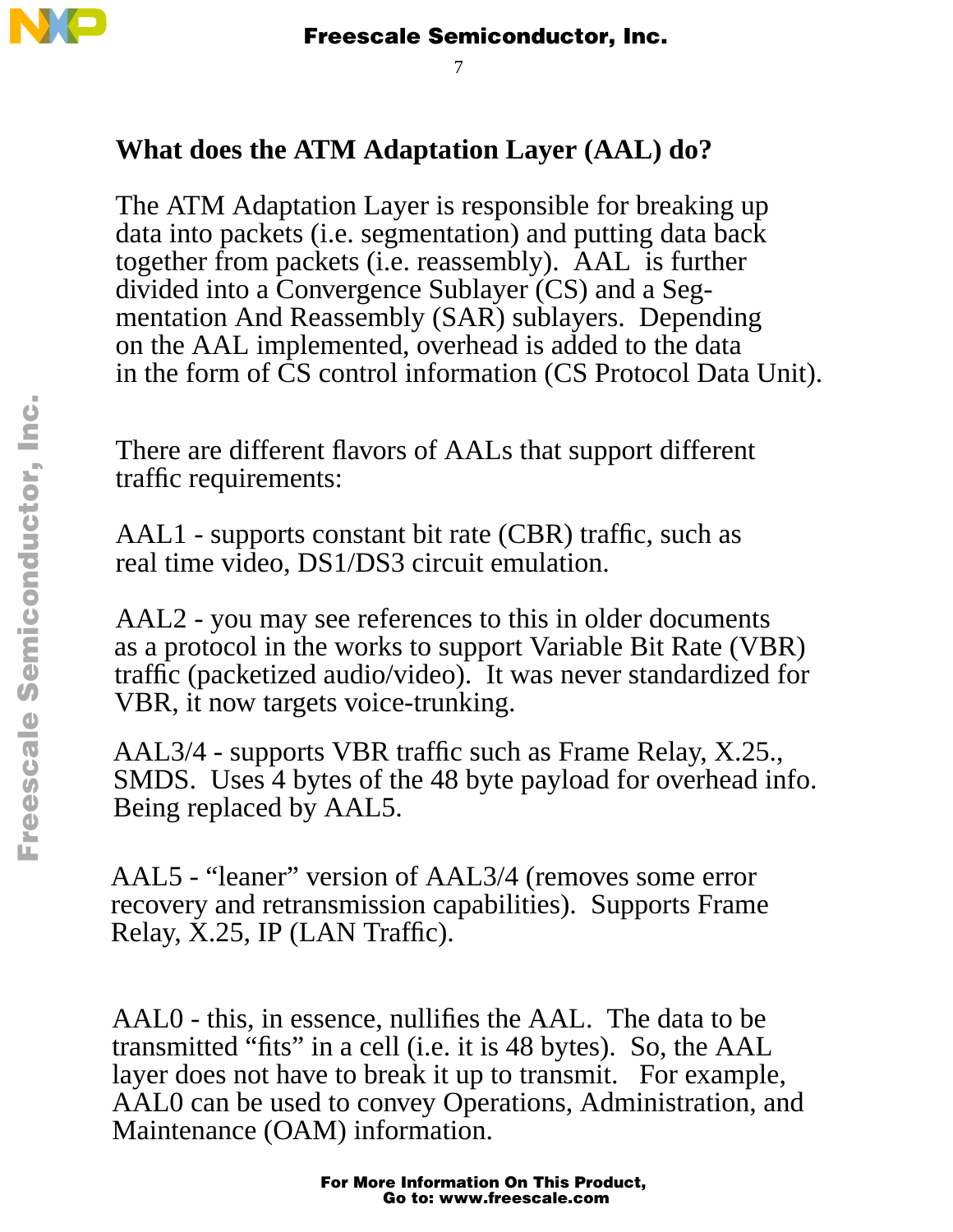

8

## **o What AALs does the 860SAR directly support?**

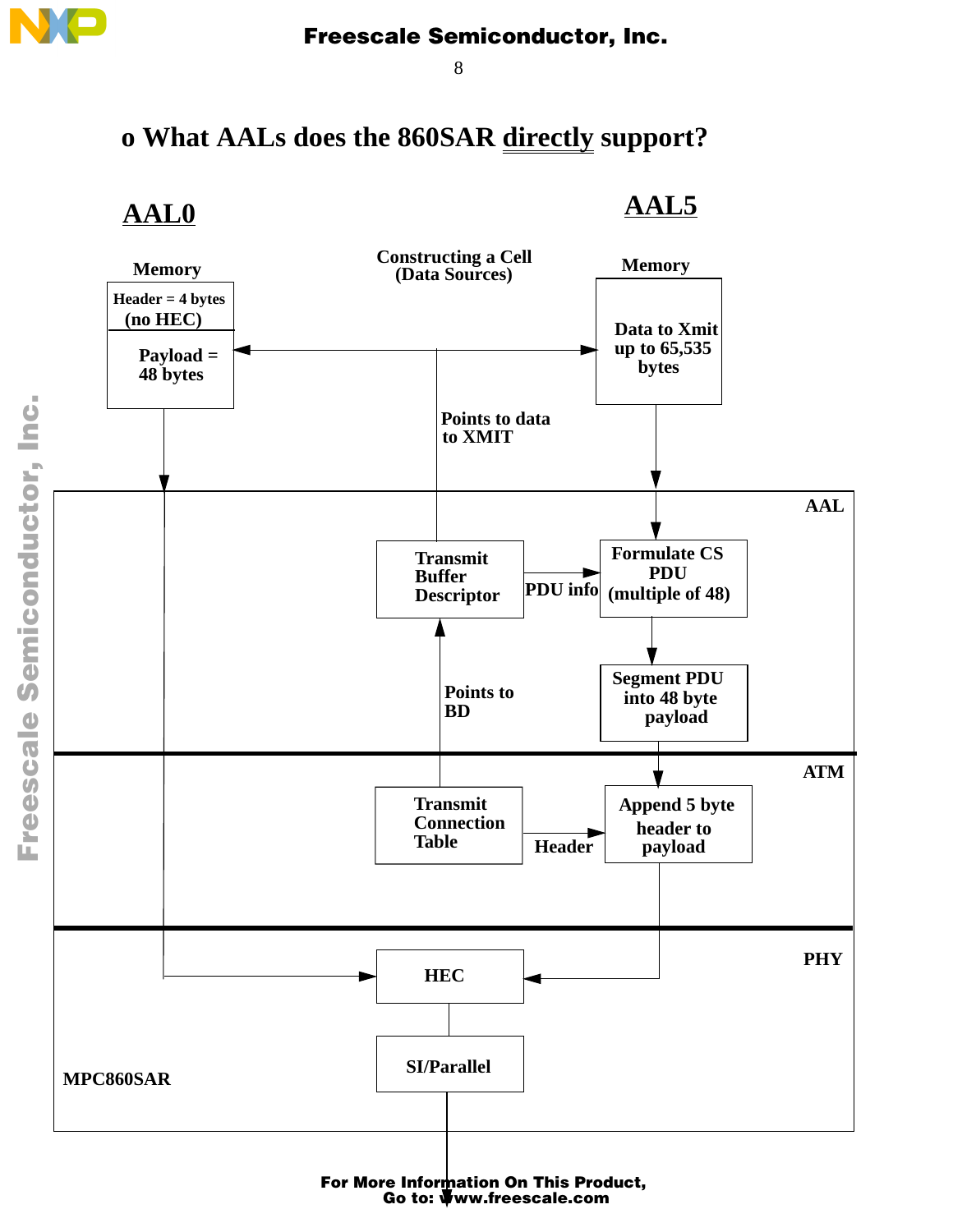

9

#### **o What does the AAL5 CS-PDU look like (aka CPCS-PDU)?**



**Pad - pad may be needed if the PDU is not a multiple of 48 bytes.**

- **UU User-to-User data**
- **CPI Common Part Indicator, current use is simply to allign trailer to 64 bit boundary.**

**Length - number of bytes in payload.**

**CRC - Cyclic Redundacy Check (CRC-32), same as 802.3 CRC.**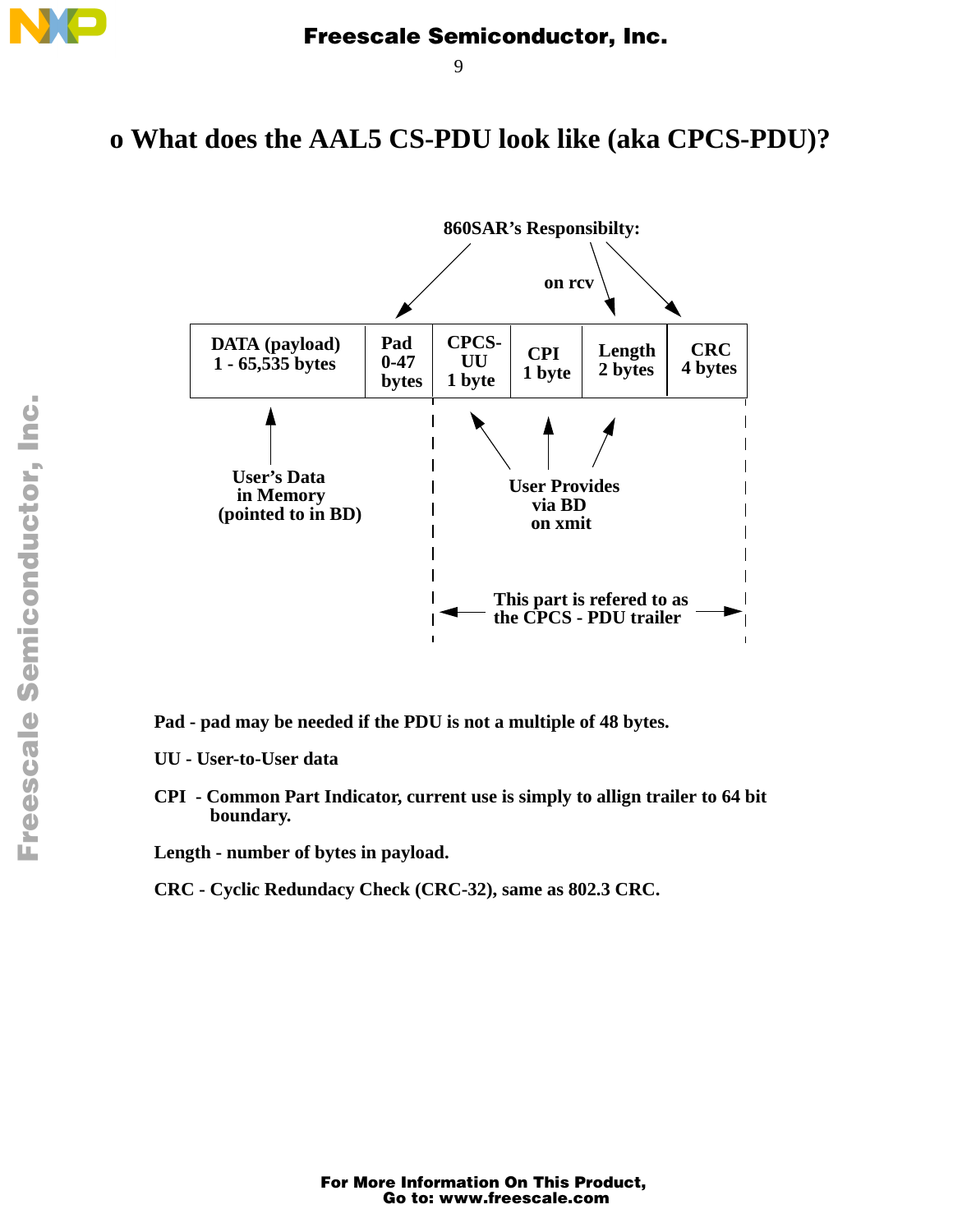

10

## **o What is the convergence sub-layer (CS)?**

The CS is responsible for adding padding, CRC checking, and appending the trailer (refer to CS-PDU).

## **o What is SAR?**

The Segmentation And Reassembly (SAR) sublayer is responsible for breaking up the CS-PDU into 48 byte parts that are passed to ATM layer. When receiving, the SAR reassembles 48 bytes of payload into a CS-PDU. Note that non-payload (e.g. CPI, length) data resides in the Buffer Descriptors (BDs).

## **o What is the Service Specific Convergence Sub-layer (SSCS)?**

As the name implies, this sub-layer is reponsible for service specific functions. An example of a specific service is Signaling. Signaling uses AAL5, and the service specific sub-layers are refered as Signaling AAL (SAAL). Some of the SAAL responsibilities are:

- o Interface to signaling protocol (Q.2931)
- o Error detection and reporting
- o Maintain data sequence integrity

Figure 1 depicts the protocols that make up the SAAL:

o Service Specific Coordination Function (SSCF)

- o Service Specific Connection-Oriented Protocol (SSCOP)
- o SSCF+SSCOP is refered as Signaling AAL (SAAL).

NOTE: There will be signaling and OAM packages introduced 1Q 98 that work with the 860SAR.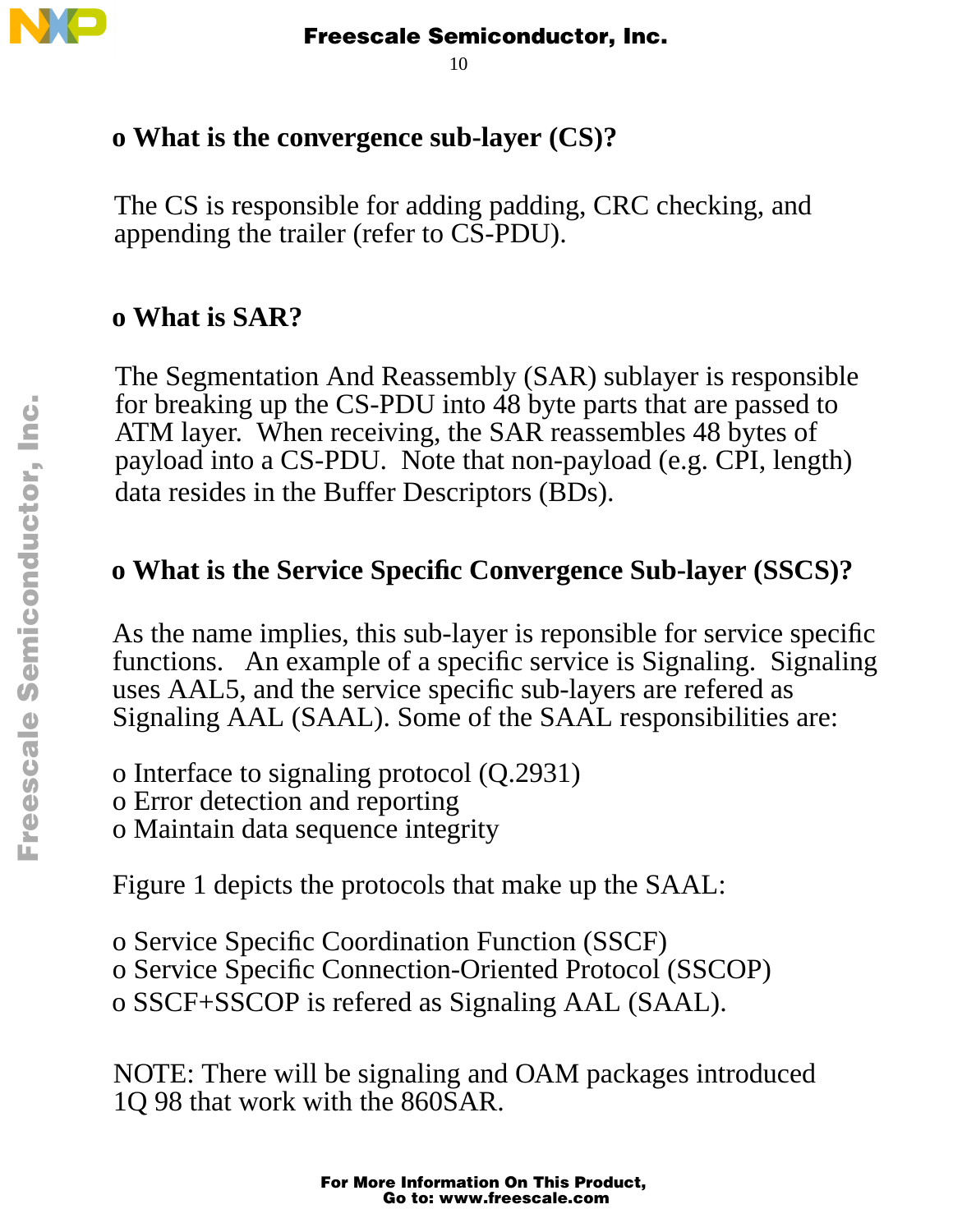

11

Signaling information is conveyed via VPI 0 and VCI 5. Other information, such as OAM (e.g. loopback orders, provisioning, PM) are conveyed via other fixed VPI/VCI's.

## **o What types of service can the 860SAR provide?**

As you may recall from the earlier definition of AAL5, it supports VBR (variable bit rate). However, the 860SAR **\*DIRECTLY** supports Constant Bit Rate (CBR) and Unspecified Rate (UBR).



\*ABR and VBR require additional software support to modify APC.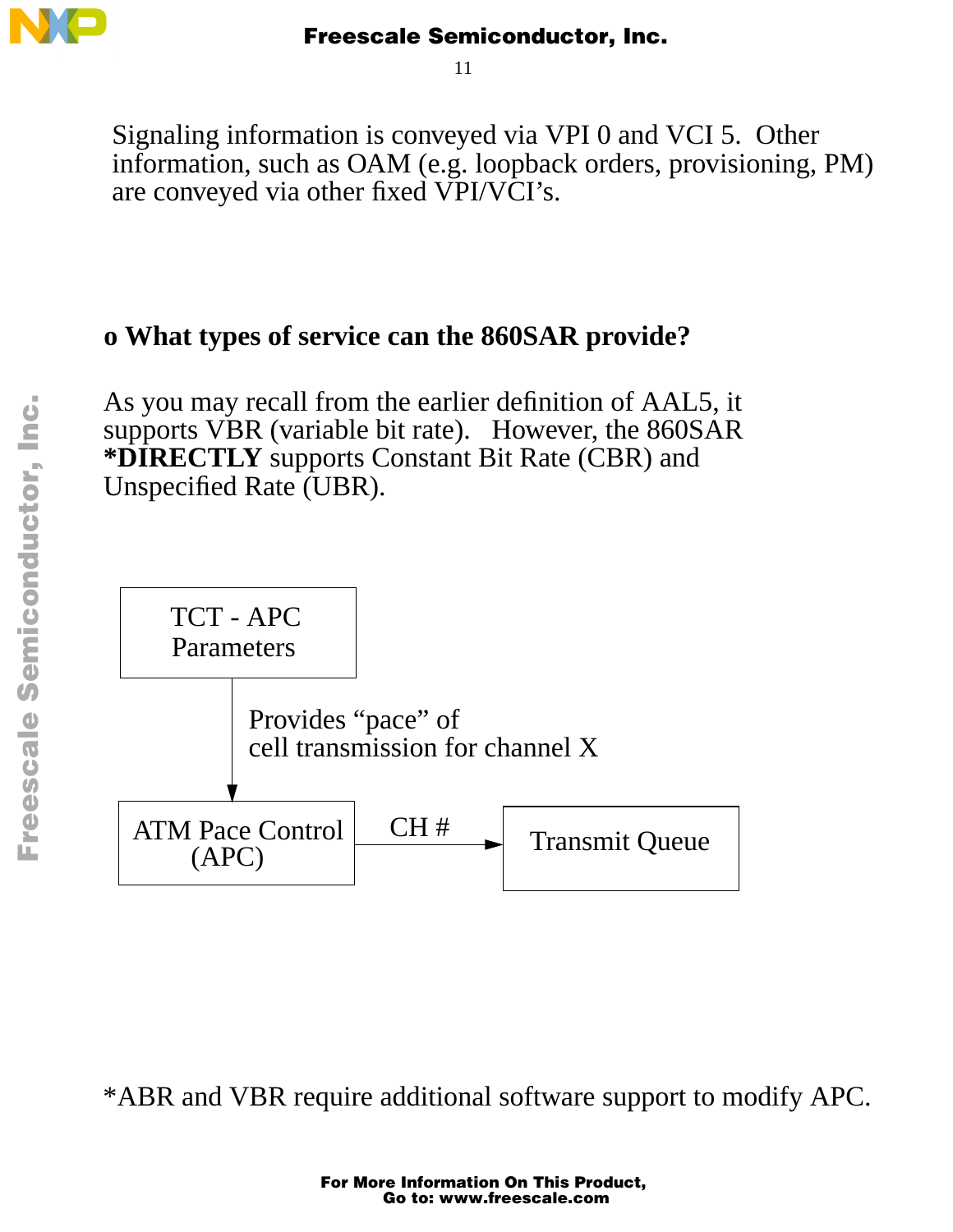

12

CBR - Constant Bit Rate, intended for applications that require low delay variation, e.g. voice and video. Allocated bandwidth.

UBR - Unspecified Bit Rate, best effort type of service, where applications can tolerate variations in delay.

VBR - Variable Bit Rate, has two categories real time and nonreal time. Intended for "bursty" traffic.

ABR - Available Bit Rate, intended for applications that can alter their transfer rate based on network bandwidth availability. The sender gets a message from the network indicating if it can increase the rate or if it should decrease the rate (known as a Resource Management (RM) cells).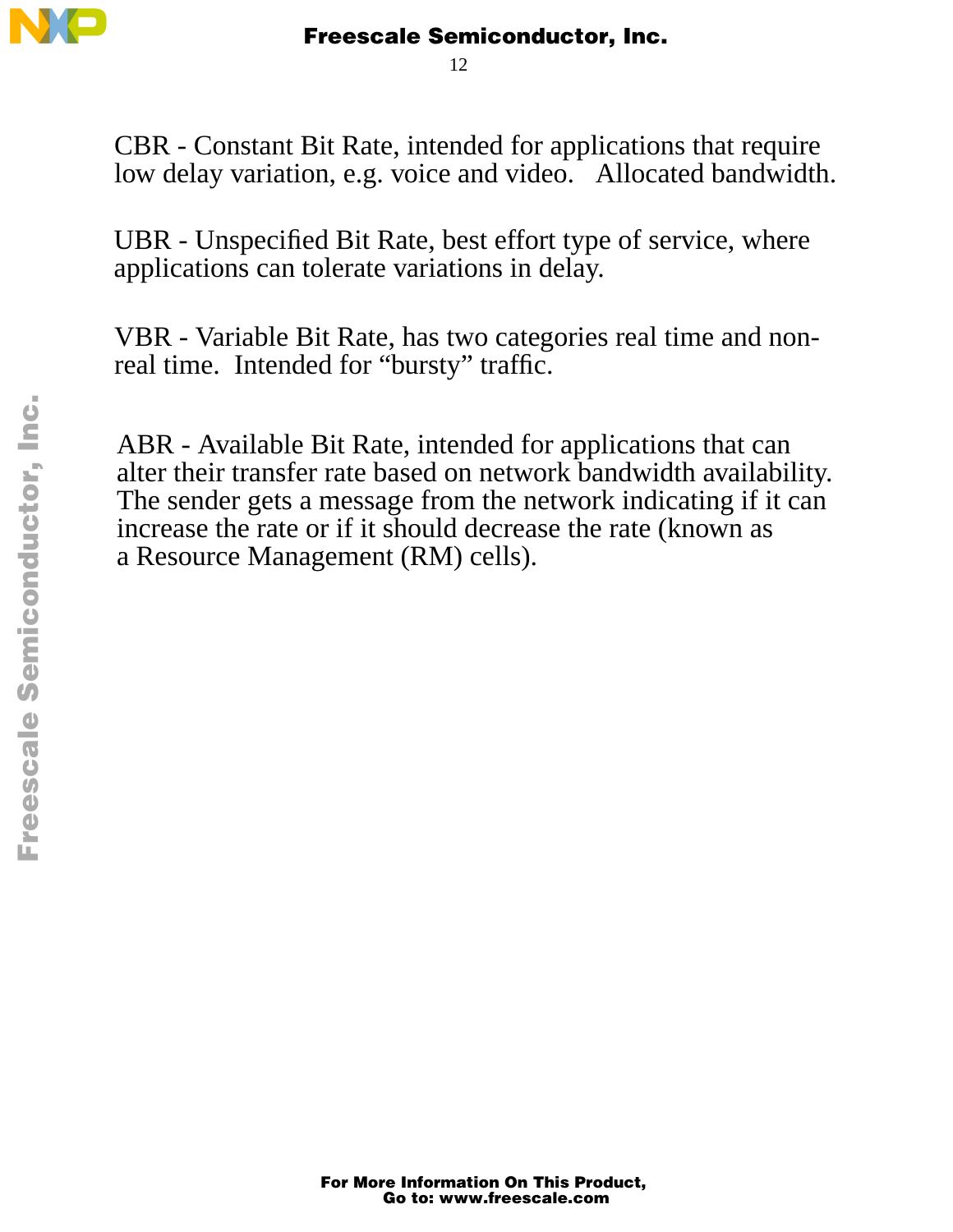

13

## Some Useful Pointers



 $\boldsymbol{g}$  $\bf \Phi$ 

mic

o n d u  $\mathbf 0$ t o

r, I

n

.<br>ق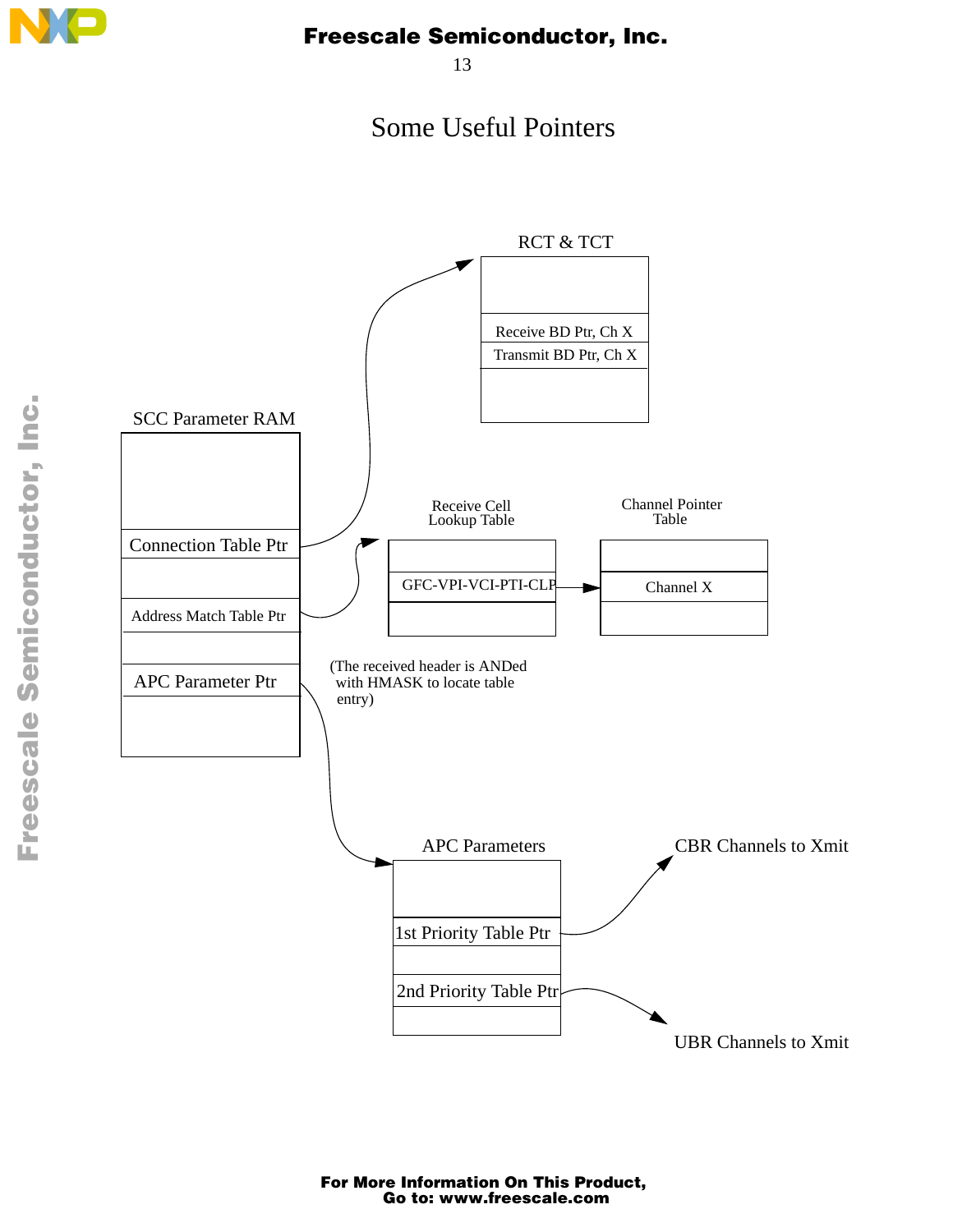

14

## **What does the ATM Layer do?**

Some of the ATM layer responsibilities:

o Appending/Removing the cell header.

o \*Multiplexing/Demultiplexing based on VPI/VCI.

o Interpreting Cell Payload Type Identifier



\*A switch routes cells using VPI/VCI via a lookup table. An entire VP can be switched.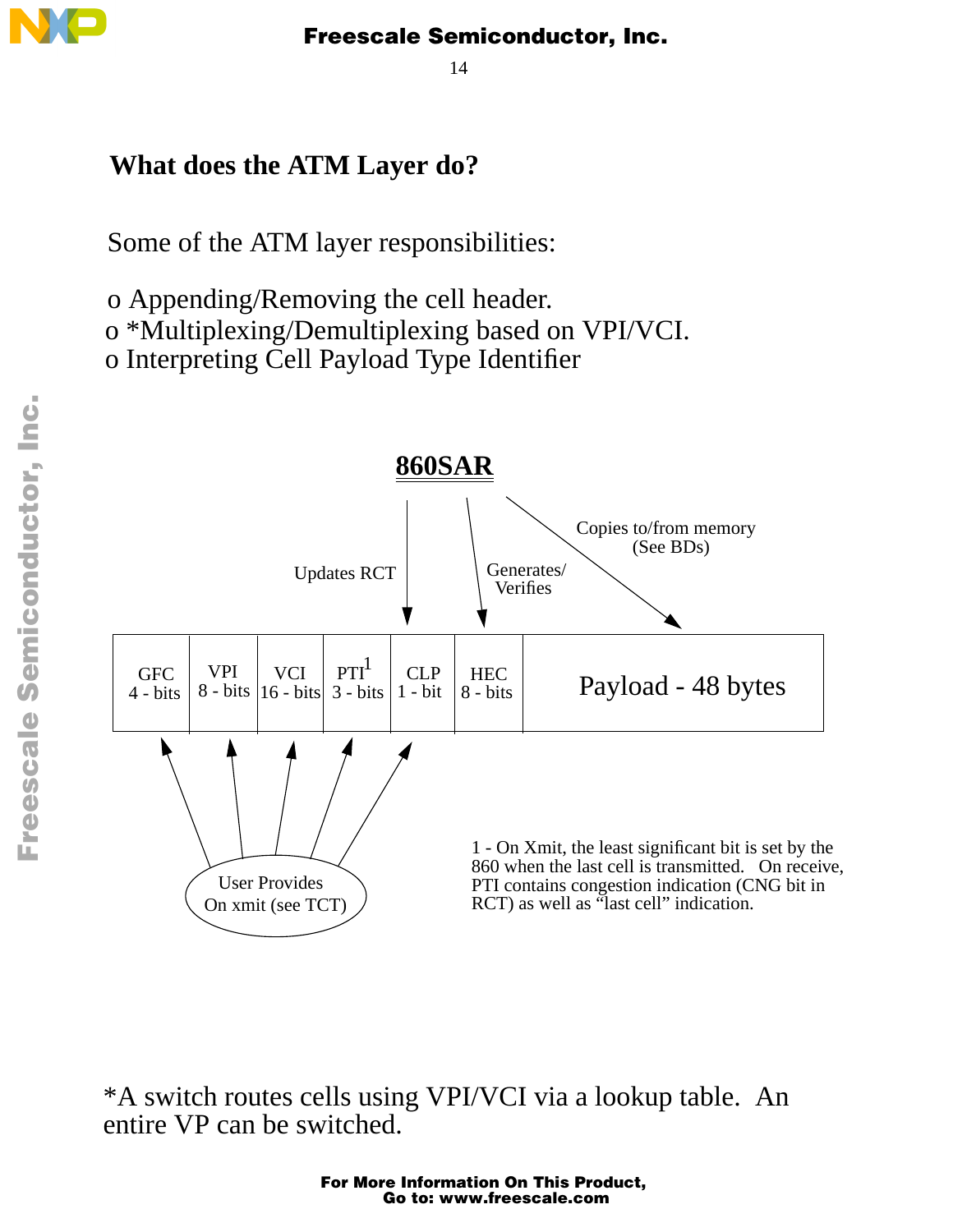

15

## **Multiplexing?**

The APC algorithm, based on the pace parameters found in the TCT, will place the ch# in the Transmit Queue for those channels that are scheduled to transmit.

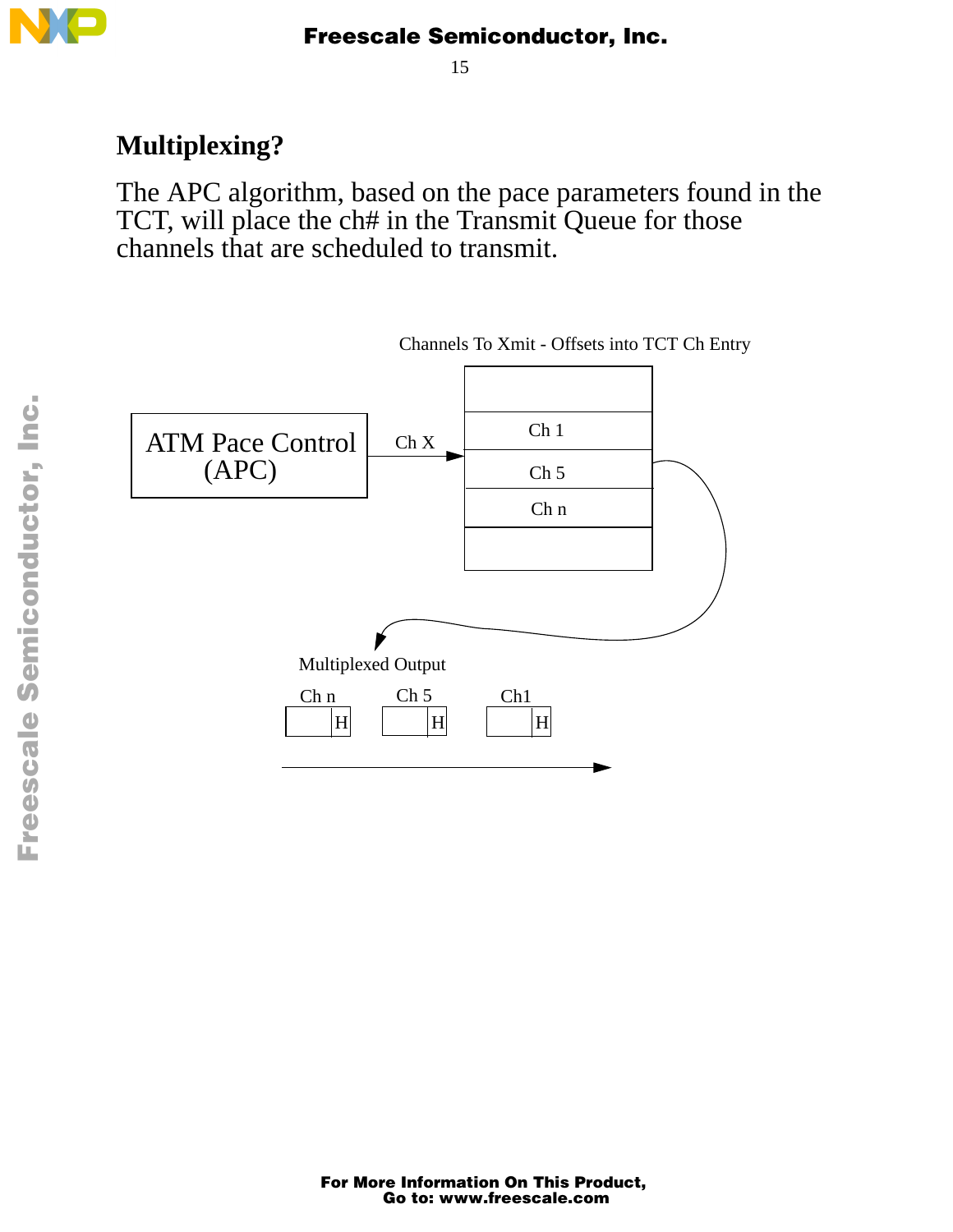

16

## **Demultiplexing?**

When a cell is received, the header is ANDed with the mask (e.g. HMASK). The result is used to find a matching entry in the "Received Cell" look up table and the corresponding channel number.

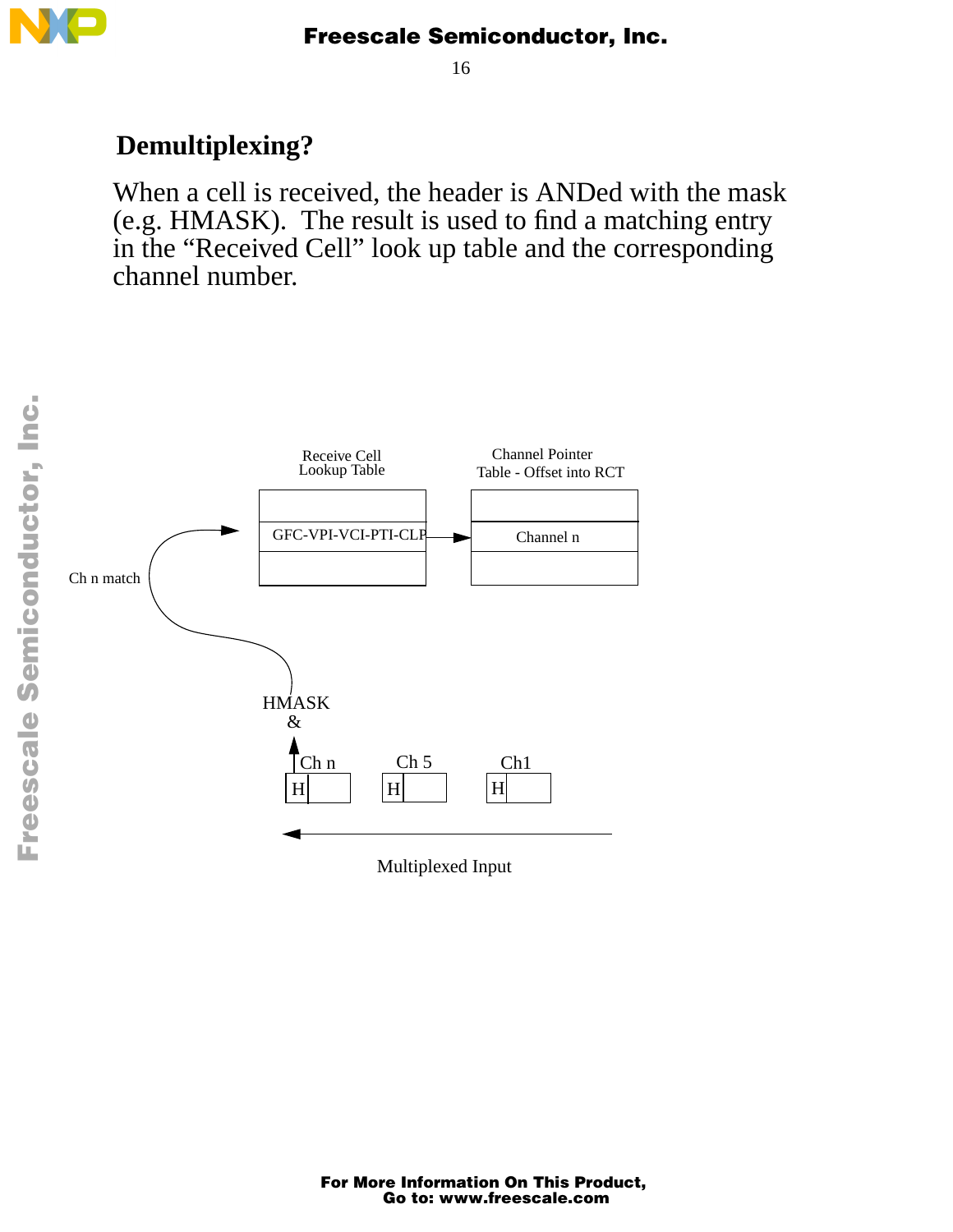

17

## o **The physical layer**.

The physical layer is divided into two sub-layers: Transmission Convergence (TC) and Physical Medium (PM).

## o **What does TC do?**

- Converts bit stream into cells, or cells into bit stream depending on direction.

- Generates and verifies HEC
- Perfoms cell delineation (serial mode)

- Cell rate decoupling - sends idle cells when there is nothing to transmit. This allows the physical interface to retain synchronization.

- Discards idle cells received.

## o **What does PM do?**

This is the interface to the transmission medium (e.g. coax, twisted pair, fiber) that clocks the bits.

Some of the physical layer standards that exist to support ATM:

- DS1 - 1.544 Mb/s (a.k.a. T1) - E1 - 2.048 Mb/s - STS-1 - 51.84 Mb/s - STS-3 - 155.52 Mb/s - STS-4 - 622.08 Mb/s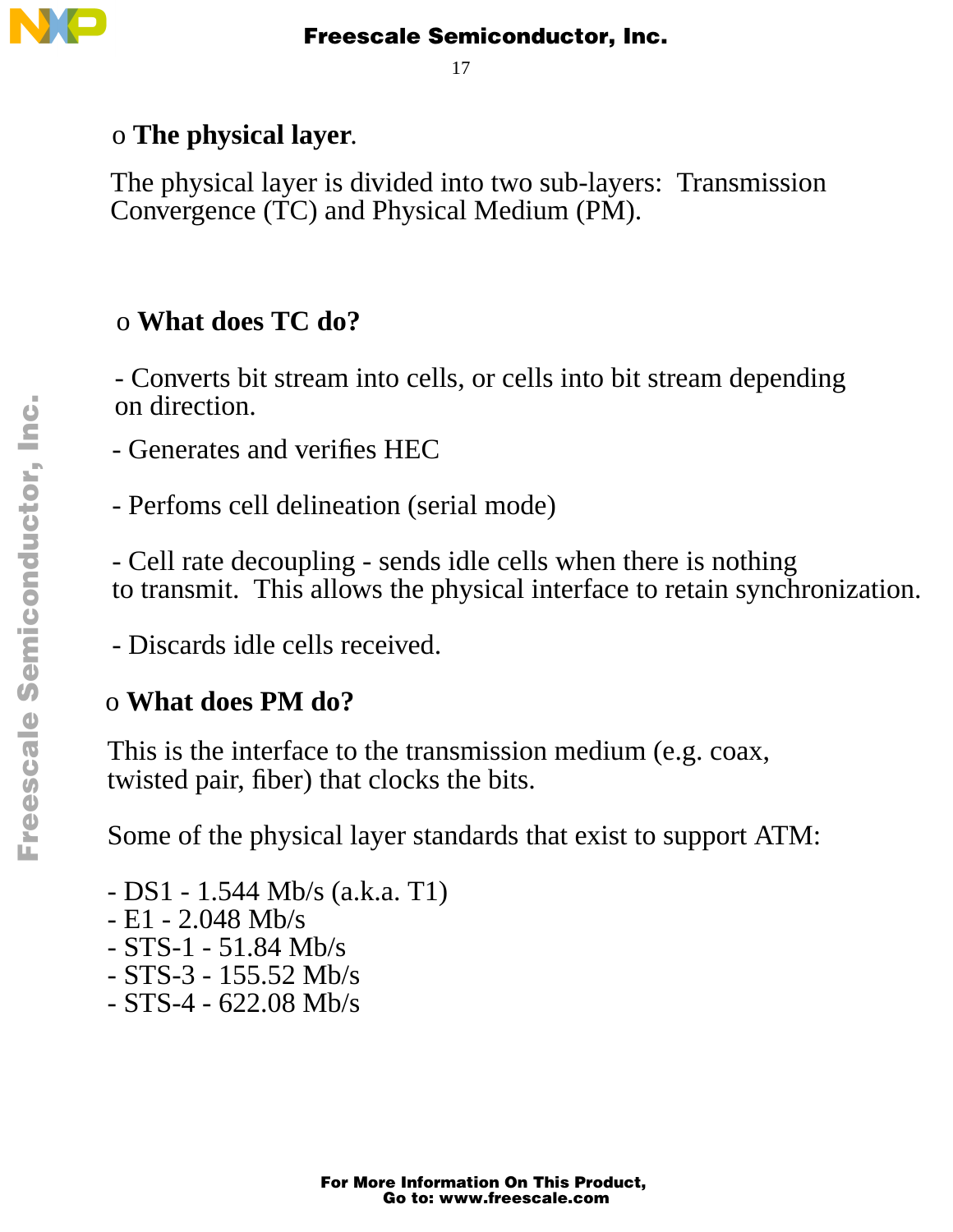

18

The MPC860SAR supports serial and parallel interfaces

o Universal Test & Operations Physical Interface for ATM (UTOPIA) - defines a parallel interface between physical layer and the ATM layer.